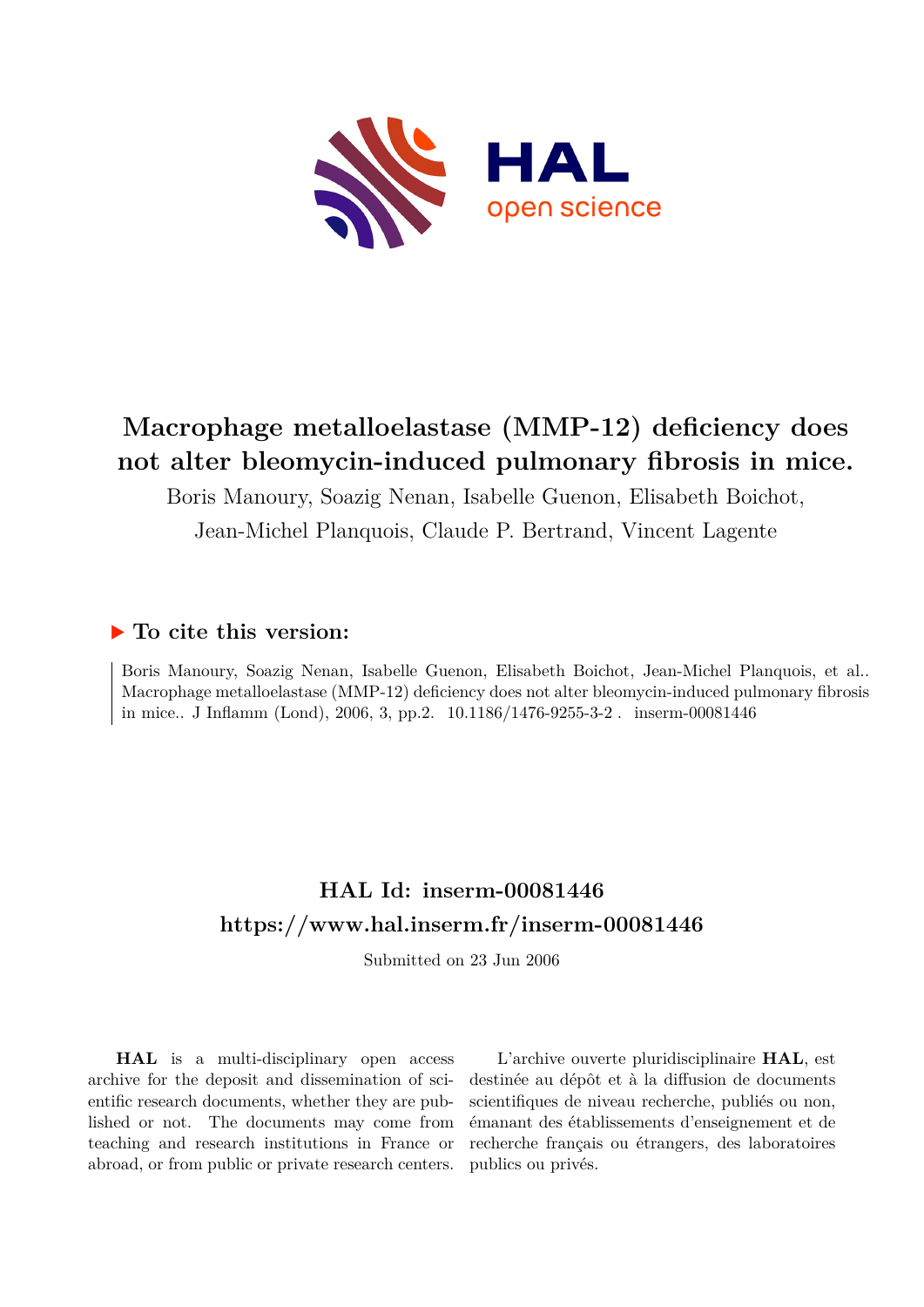## **Macrophage metalloelastase (MMP-12) deficiency does not alter bleomycin-induced pulmonary fibrosis in mice**

Boris Manoury<sup>1</sup>, Soazig Nenan<sup>1,2</sup>, Isabelle Guenon<sup>1</sup>, Elisabeth Boichot<sup>1</sup>, Jean-Michel Planquois<sup>2,3</sup>, Claude P Bertrand<sup>2,4</sup> and Vincent Lagente<sup>\*1</sup>

Address: <sup>1</sup>INSERM U620, Université de Rennes 1, Rennes, France, <sup>2</sup>Pfizer Global R&D, Fresnes Laboratories, Fresnes, France, <sup>3</sup>EliLilly R&D, Indianapolis, US and <sup>4</sup>AstraZeneca R&D, Alderley Park, Macclesfield, UK

Email: Boris Manoury - boris\_manoury@hotmail.fr; Soazig Nenan - soazig.nenan@fr.netgrs.com; Isabelle Guenon - isabelle.guenon@univrennes1.fr; Elisabeth Boichot - elisabeth.lagente@univ-rennes1.fr; Jean-Michel Planquois - PLANQUOIS\_JEAN-MICHEL\_S@LILLY.COM; Claude P Bertrand - claude.Bertrand@astrazeneca.com; Vincent Lagente\* - vincent.lagente@univ-rennes1.fr

\* Corresponding author

Published: 22 February 2006

*Journal of Inflammation* 2006, **3**:2 doi:10.1186/1476-9255-3-2

[This article is available from: http://www.journal-inflammation.com/content/3/1/2](http://www.journal-inflammation.com/content/3/1/2)

© 2006 Manoury et al; licensee BioMed Central Ltd.

This is an Open Access article distributed under the terms of the Creative Commons Attribution License [\(http://creativecommons.org/licenses/by/2.0\)](http://creativecommons.org/licenses/by/2.0), which permits unrestricted use, distribution, and reproduction in any medium, provided the original work is properly cited.

Received: 30 August 2005 Accepted: 22 February 2006

#### **Abstract**

**Background:** Pulmonary fibrosis is characterized by excessive deposition of extracellular matrix in the interstitium resulting in respiratory failure. The role of remodeling mediators such as metalloproteinases (MMPs) and their inhibitors (TIMPs) in the fibrogenic process remains misunderstood. In particular, macrophage metalloelastase, also identified as MMP-12, is known to be involved in remodeling processes under pathological conditions. However, MMP-12 involvement in pulmonary fibrosis is unknown. Here we investigated fibrotic response to bleomycin in MMP-12 deficient mice.

**Materials and methods:** C57BL/6 mice, Balb/c mice and MMP-12 -/- mice with a C57BL/6 background received 0.3 mg bleomycin by intranasal administration. 14 days after, mice were anesthetized and underwent either bronchoalveolear lavage (BAL) or lung removal. Collagen deposition in lung tissue was determined by Sircol™ collagen assay, MMP activity in BAL fluid was analyzed by zymography, and other mediators were quantified in BAL fluid by ELISA. Real time PCR was performed to assess gene expression in lung removed one or 14 days after bleomycin administration. Student t test or Mann & Whitney tests were used when appropriate for statistical analysis.

**Results:** The development of pulmonary fibrosis in "fibrosis prone" (C57BL/6) mice was associated with prominent MMP-12 expression in lung, whereas MMP-12 expression was weak in lung tissue of "fibrosis resistant" (Balb/c) mice. *MMP-12* mRNA was not detected in MMP-12 -/- mice, in conformity with their genotype. Bleomycin elicited macrophage accumulation in BAL of MMP-12 - /- and wild type (WT) mice, and MMP-12 deficiency had no significant effect on BAL cells composition. Collagen content of lung was increased similarly in MMP-12 -/- and WT mice 14 days after bleomycin administration. Bleomycin elicit a raise of TGF-β protein, MMP-2 and TIMP-1 protein and mRNA in BAL fluids and lung respectively, and no significant difference was observed between MMP-12 -/- and WT mice considering those parameters.

**Conclusion:** The present study shows that MMP-12 deficiency has no significant effect on bleomycin-induced fibrosis.

Research **[Open Access](http://www.biomedcentral.com/info/about/charter/)**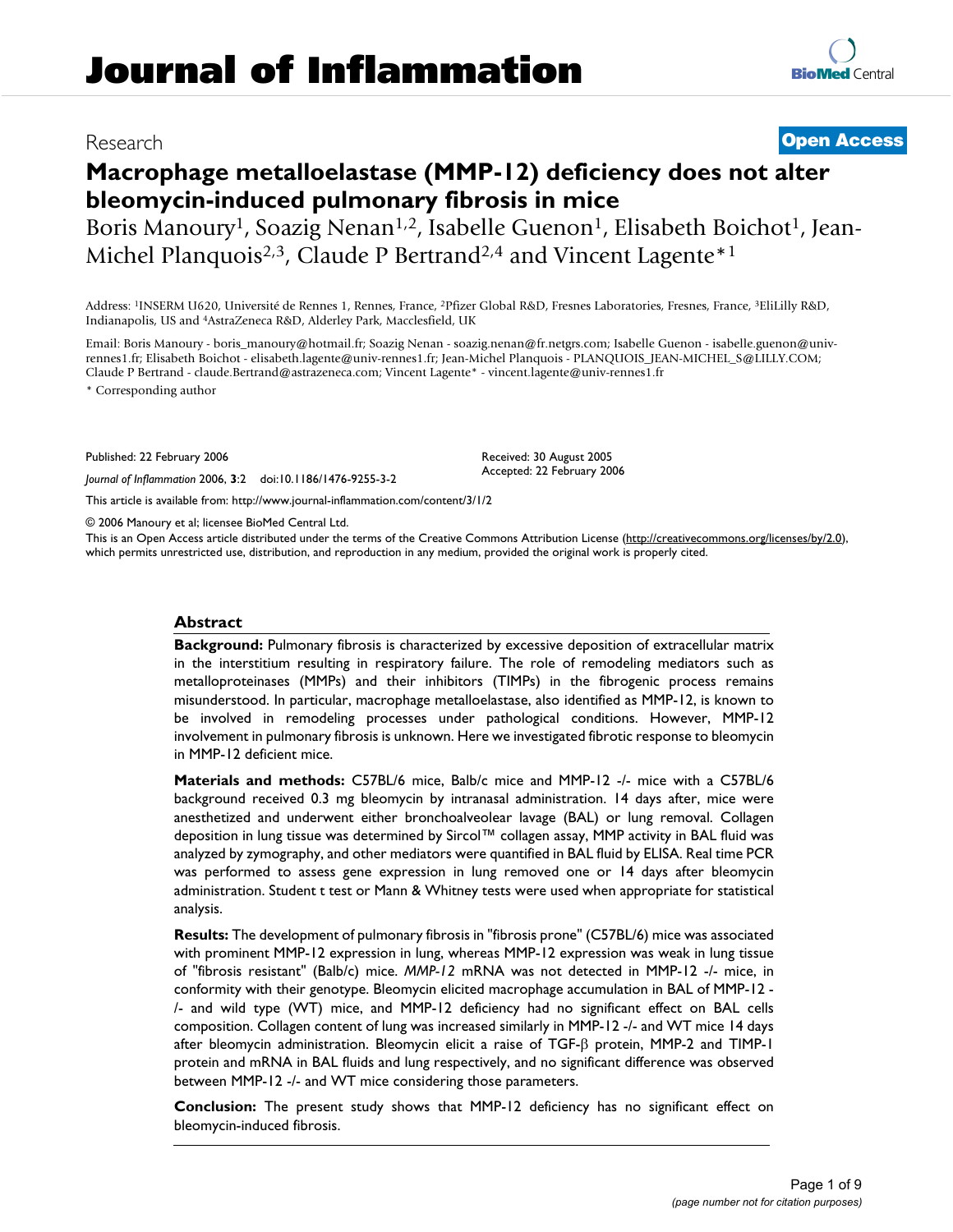### **Introduction**

Extracellular matrix (ECM) remodelling is a key factor of numerous interstitial lung diseases. Airway remodellingassociated disorders of ECM can be illustrated by different pathological situations including emphysema and pulmonary fibrosis. In the first, progressive proteolytic ECM degradation is prevailing, whereas in the latter excessive matrix deposition occurs. Both phenomena are hypothesized to result partially from an imbalance of ECM homeostasis and protease – antiprotease activity [1,2] which is partially regulated by potent fibrogenic growth factors such as TGF-β [3,4].

Metalloproteinases (MMPs) are a family of zinc-binding endopeptidases which proteolytic activity is involved in normal and pathological ECM turnover. MMPs activity is regulated by their natural tissue inhibitors, TIMPs. MMPs have been implicated in lung pathological conditions, including fibrosis [5], emphysema [1] and asthma [6]. Matrilysin (MMP-7) was shown to have great importance in idiopathic pulmonary fibrosis and found to be dramatically involved in bleomycin-induced pulmonary fibrosis in mice [7]. Also, gelatinase-A (MMP-2) seems to be a good marker of tissue remodelling. It is localized in the area of fibroproliferation and basal membrane disruption [8] and shows intense activity in experimental models of pulmonary fibrosis [9-11]. Hence, TIMP-1 has been increasingly associated with pulmonary fibrosis [8,9,12,13]. It has been suggested that abnormal alteration of MMPs/TIMPs balance could lead to disruption of lung tissue, and/or accumulation of extracellular matrix without adequate repair, leading to impairment of lung function [2,3,8].

Macrophage metalloelastase, also identified as MMP-12, has been previously described as a key factor of pathological progressive proteolytic destruction of ECM. Indeed, MMP-12 has been reported to be essential in tissue remodelling associated with emphysema in mice exposed to cigarette smoke [14]. In addition, an increased expression of MMP-12 in macrophages from patients with COPD was recently reported [15]. MMP-12 has potent ECM remodelling properties due to its specific elastolytic activity, but may also participate to the inflammatory process through the activation of TNF-alpha [16]. Moreover, MMP-12 presents potent direct pro-inflammatory properties including the ability to induce neutrophil influx, cytokine and chemokine production [17]. MMP-12 seems to be involved in numerous models of acute lung inflammation [16,18-20]. Although the role of MMP-12 in animal models of emphysema is well documented, its involvement in pulmonary fibrosis remains unclear. We therefore investigated the involvement of MMP-12 in the development of bleomycin-induced pulmonary fibrosis. Firstly, we investigated differential MMP-

12 expression in lungs of "fibrosis prone" (C57BL/6) mice and in "fibrosis resistant" (Balb/c) mice [12,21] after bleomycin administration. Secondly, we compared the inflammatory and fibrotic responses of MMP-12 null mice with those of their wild type C57BL/6 littermates.

#### **Materials and methods** *Materials*

Seven-week-old Balb/c and C57BL/6 male mice were purchased from CERJ (Le Genest Saint Isle, France) and quarantined for 1 week before experiments. MMP-12 -/- mice were obtained from Charles River laboratories following a transfer from Washington University [22] and rederivation on C57BL/6 background. C57BL/6 mice were used as wild type (WT) control mice. They were housed under controlled and ethical conditions that complied with the Interdisciplinary Principles and Guidelines for the Use of Animals in Research, Marketing and Education, New York Academy of Sciences' Ad Hoc Committee on Animal Research.

The following materials were used: bleomycin sulfate from Bellon Laboratories (Montrouge, France); gelatin, Triton X-100, Coomassie Brilliant Blue, Tween 20 solution, and trypan blue from Sigma (St Louis, MO, USA) ; pepsin was from Fluka (Buchs, Switzerland) ; May-Grünwald and Giemsa stains from RAL (Paris, France); sodium pentobarbital from Sanofi Santé Animale (Libourne, France); etomidate (Hypnomidate®, 2 mg/mL) from Janssen-Cilag (Issy-les-Moulineaux, France); acrylamide, sodium dodecyl sulfate (SDS), Tris, and BSA from Eurobio (Les Ulis, France); ELISA kits for TGF-β and TIMP-1 detection were from R&D Systems (Minneapolis, MN, USA); isopentane from Prolabo (Fontenay-sous-Bois, France); a low-range weight marker for SDS-PAGE from Biorad (Munich, Germany).

#### *Bleomycin administration*

Pulmonary fibrosis was induced by intranasal (i.n.) instillation, as previously described [5,22]. Each mouse was administered 0.3 mg bleomycin dissolved in 0.9% NaCl solution. Control mice received saline vehicle only. One day or 14 days after i.n. administration, mice were quickly anesthetized by an i.p. injection of sodium pentobarbital (60 mg/kg) and underwent either bronchoalveolar lavage (BAL) or lung removal. These samples were stored at - 80°C until further analysis.

#### *Bronchoalveolar lavage and preparation of tissue homogenates*

Mice were anesthetized with an i.p. administration (20 mL/kg) of sodium pentobarbital 0.6%. Bronchoalveolar lavage (BAL) fluids were obtained by washing the airways 10 times with 0.5 mL of 0.9% NaCl solution at 37°C with a 1 mL syringe. The BAL fluid was centrifugated (600 g for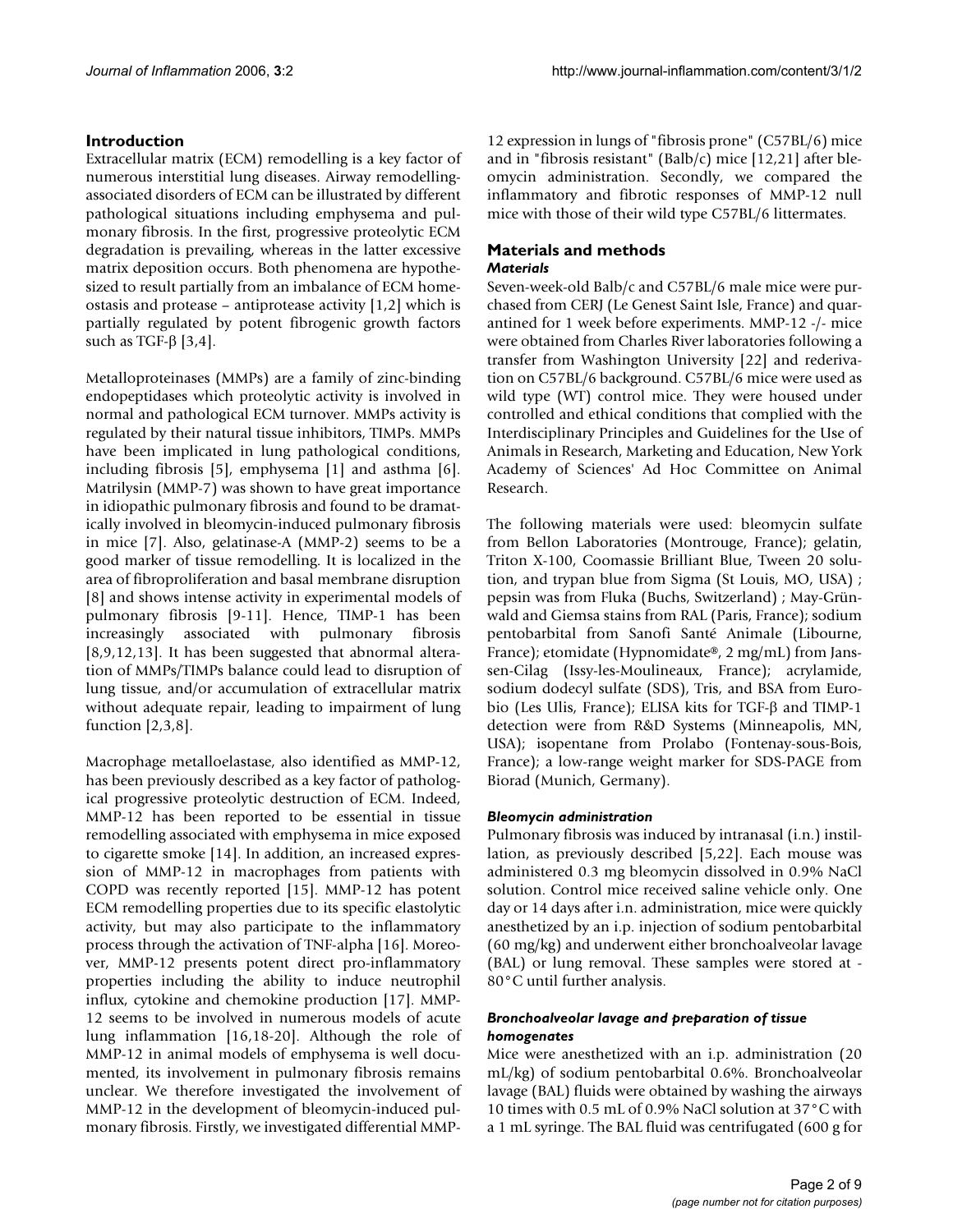| Gene                    | Sense Primer (5' to 3')     | Reverse Primer (5' to 3')   |  |  |
|-------------------------|-----------------------------|-----------------------------|--|--|
| 18S                     | CGCCGCTAGAGGTGAAATT         | <b>TTGGCAAATGCTTTCGCTC</b>  |  |  |
| $\alpha$ / (1) collagen | TCCTGCTGGTGAGAAAGGAT        | <b>TCCAGCAATACCCTGAGGTC</b> |  |  |
| Timp-1                  | <b>GTGGGAAATGCCGCAGAT</b>   | GGGCATATCCACAGAGGCTTT       |  |  |
| $Mmp-2$                 | <b>CCAGATACCTGCACCACCTT</b> | GTTGAAGGAAACGAGCGAAG        |  |  |
| $Mmb-12$                | <b>GCTAGAAGCAACTGGGCAAC</b> | ACCGCTTCATCCATCTTGAC        |  |  |

#### **Table 1: Genes and primers for real time PCR.**

10 min,  $4^{\circ}$ C), and the supernatant of the first two fractions (1 mL) divided into aliquots and frozen at -80°C until analysis. The cell pellets were then pooled with the last fractions. Total cells were counted with a Coulter Z2® (particle counter and size distribution analyzer, Beckman Coulter). Red blood cells were eliminated by adding 3 mL of distilled water for 30 seconds and then 1 mL of KCl 0.6 M onto the pellets. After centrifugation (600 g for 10 min, 4°C), supernatant was eliminated and the cells were suspended in 1 mL of PBS. They were then cytospun at 700 rpm for 10 minutes (Cytospin 3®, Thermo Shandon, Ltd, Astmoor, United Kingdom) and stained with the May-Grünwald Giemsa method. Differential cell counts of 200 cells used standard morphological criteria.

#### *Zymographic analysis of MMPs*

Since some MMPs can degrade gelatin, zymographic techniques were used to detect MMPs in BAL. In non reducing conditions and in the presence of SDS, as previously described [23], aliquots of BAL fluid or lung homogenate underwent electrophoresis onto a 6% acrylamide stacking gel /10% acrylamide separating gel containing 1 mg/mL gelatin. After electrophoresis, gels were washed twice with 2.5% Triton X-100, rinsed with water, and incubated overnight at  $37^{\circ}$ C in 50 mM Tris, 5 mM CaCl<sub>2</sub>, 2 µM ZnCl2, pH = 8. The gels were stained with Coomassie Brilliant Blue in a solution of 25% ethanol-10% acetic acid in water and rinsed in an identical solution. Gelatinase activity appeared as clear bands against blue background. We used recombinant protein molecular weight markers (20 kDa-214 kDa) to estimate the molecular weights of the gelatinolytic bands. Relative enzyme amounts were quantified by measuring the intensity of the bands with a densitometric analyzer (Bio-Profile, Vilber-Lourmat, Marne la Vallée, France). Results were expressed as a percentage of the band of migration of one control BAL sample loaded onto each gel. This sample was used as an internal standard to allow further comparisons between gels.

#### *Determination of TGF-*β*-1 and TIMP-1 in BAL*

The amounts of total TGF-β-1 and TIMP-1 were determined with ELISA methods, performed according to the manufacturer's recommendations. Assay sensitivity was 15 pg/mL for TGF-β-1 and 31 pg/mL for TIMP-1. As ELISA protocol called for processing samples in 0.6N HCl before the assay, both TGF-β-1 latent and active forms were measured at the same time.

#### *In vivo expression of* α*1(I) collagen, Mmp-12, Mmp-2, and Timp-1 mRNA in lungs*

For quantification of α*1(I) collagen, Mmp-12, Mmp-2* gene expressions in lung tissue, mice were sacrificed fourteen days after either bleomycin or saline administration. Frozen lung samples were ground to a fine powder using a mortar and a pestle, and homogenized in 2 mL of Trizol reagent (Invitrogen Life technology, Paisley, UK). After vigorous shaking, chloroform was added and the samples were centrifuged at 12 000 g for 20 min. Total RNA was precipitated with isopropanol, and dissolved in RNAsefree water. RNAs were reversed-transcribed into cDNA using SuperScript™ II (Invitrogen Life technologies, Paisley, UK), following the manufacturer's protocols with the following exceptions : 1 µg of total RNA and random hexamer primers (500 ng, Promega) were used in each RT reaction. cDNA were stored at -20°C until use as template in subsequent polymerase chain reaction. Real-time quantitative PCR was performed by the fluorescent dye SYBR Green methodology, using SYBR Green PCR Master Mix (Applied Biosystems), and the ABI Prism 7000 apparatus (Perkin-Elmer, Foster city, CA, USA). Primers pairs for PCR reaction were chosen with the Primers 3 software [24], excepted for TIMP-1 which were already described in literature [12] (Table 1). Briefly, cDNA were mixed with 8 µL SYBR Green Master Mix, 300 nM of each primer, in a final volume of 16  $\mu$ L. A first step of 10 min at 95 $\degree$ C was followed by 40 cycles of amplification (95°C for 15 sec and 60°C for 60 sec). Water and RNA that had not been subjected to the RT step were used as negative control. For each sample, the ABI Prism 7000 software provided an amplification curve constructed by relating the fluorescence signal intensity (normalized to the fluorescence of ROX internal passive reference) to the cycle number. The relative quantification of the steady-state of the target mRNA levels was calculated after normalization of the total amount of cDNA tested by an active reference, *18s*. Fluorescence data from each sample were analyzed with the 2[-∆∆*Ct*] method with the mean of the saline treated control group as the calibrator : relative copy number of GI RNA = 2[-∆∆*Ct*] , were ∆∆Ct = [Ct (GI) (Unknown sample) – Ct <sub>18s</sub> (Unknown sample)] – [(Ct <sub>(GI)</sub>(calibrator) – Ct <sub>18s</sub>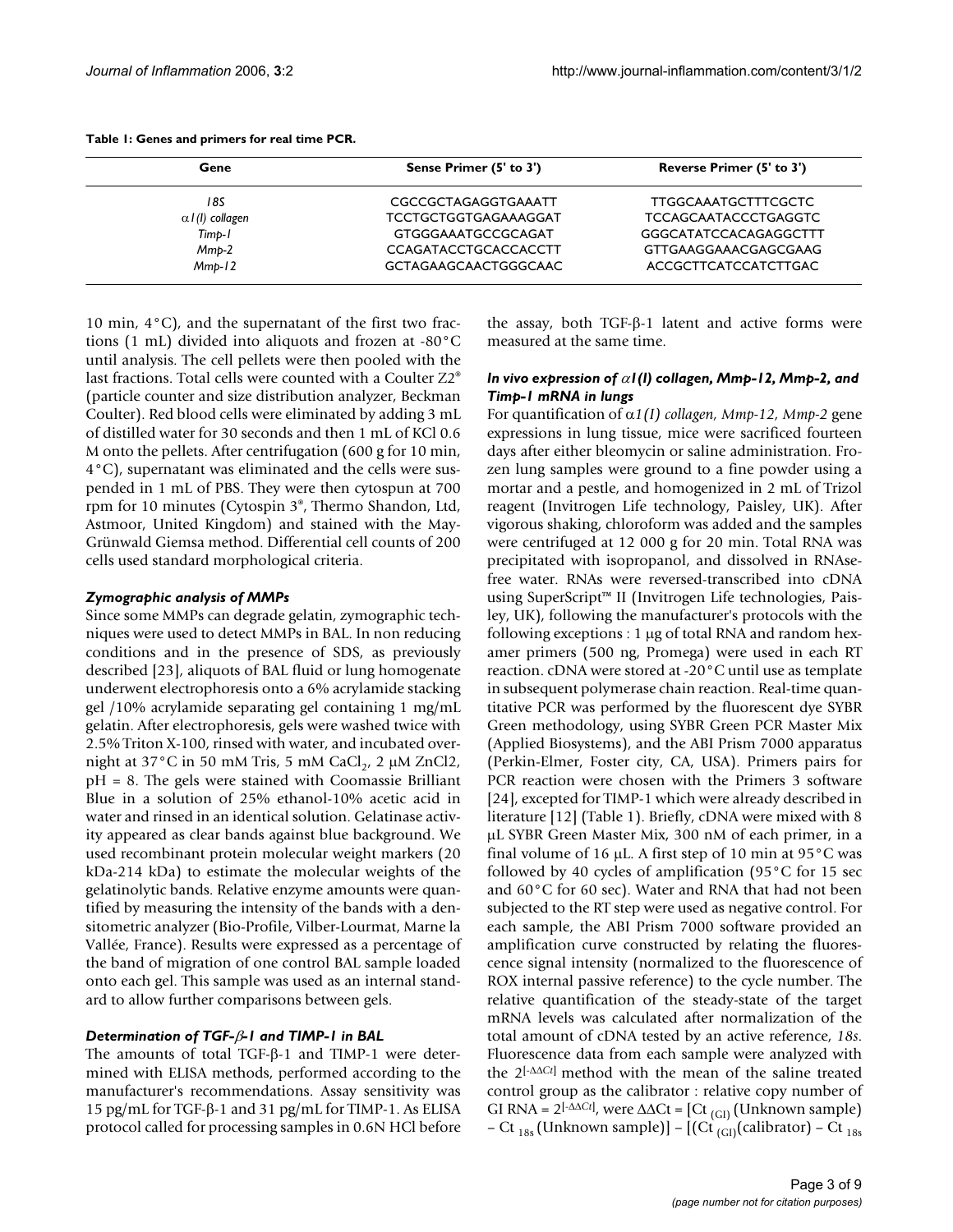

#### **Figure I**

*MMP-12* mRNA analysis by real time quantitative polymerase chain reaction (PCR) in lung of Balb/c (blank bars) and C57BL/6 mice (solid bars), removed one day or 14 days after intranasal administration of bleomycin (BLM) or vehicle saline (Control). Results are presented as mean ± SEM of the ratio of the number RNA copies in the unknown sample in comparison to the calibrator.  $*$ :  $P < 0.05$  compared to corresponding control.  $N = 3-5$ .

(calibrator)], GI is the gene of interest, and Ct, the cycle threshold that was defined as the cycle number at which a significant increase in the fluorescence signal crosses an arbitrary intensity threshold.

#### *Collagen measurement*

For quantification of collagen in lung tissue, mice were sacrificed fourteen days after BLM administration. Lungs were freshly removed and frozen in isopentane using liquid nitrogen. Frozen lungs were ground to a fine powder with a mortar and pestle, weighed, and homogenized in acetic acid 0.5 M containing pepsin  $(2.7 \text{ U/mL})$  pH = 7.4. Total soluble collagens were extracted overnight at room temperature by using 5 mg/ml pepsin (2.7 U/mL) in 0.5 M acetic acid and measured by the Sircol™ collagen assay (Biocolor Ltd, Newtonabbey, UK).

#### *Expression of the results and statistical analysis*

Results were expressed as means  $\pm$  SEM. Normality of data distribution was determined using the Kolmogorov-Smirnov normality test. The groups were compared according to treatment and strain by using either student t test or nonparametric Mann-Withney Rank Sum Test, when data distribution was respectively normal or not. For each analysis, P values under 0.05 were considered to be statistically significant, unless another range is specified.

#### **Results**

#### *In vivo expression of MMP-12 mRNA in lung tissue of Balb/ c and C57BL/6 mice*

*MMP-12* mRNA expression in lung tissue was firstly investigated in Balb/c and C57BL/6 mice (figure 1). One day after bleomycin administration, *MMP-12* mRNA level was increased in C57BL/6 mice (4 fold), but not in Balb/c mice. At day<sub>14</sub>, bleomycin elicited a raise of *MMP-12* mRNA level both in Balb/c and in C57BL/6 mice. However, the *MMP-12* mRNA level was strikingly increased in C57BL/6 in comparison to Balb/c mice (43 fold increase versus 4.7, respectively,  $P < 0.05$ ).

#### *In vivo expression of MMP-12 mRNA in lung tissue of MMP-12 -/- and WT mice*

*MMP-12* mRNA was not detected in lung of MMP-12 -/ mice, confirming the genotype of the mice used for the study. In contrast, MMP-12 was detected in control WT mice, and was increased after bleomycin administration (50 fold increase).

#### *Cell composition of bronchoalveolar lavage (BAL) fluids of MMP-12 -/- and WT mice*

The total cell number as well as the absolute number of different cell types recovered in the BAL fluids of mice from each experimental group is reported in table 2. Bleomycin administration elicited a significant increase in the total cell count in the BAL fluids in both WT mice and in MMP-12 -/- mice. This was due to a large increase in the number of alveolar macrophage and, in a lesser extent, to a rise in the number of neutrophils. Eosinophils and lymphocytes count raised only in BAL of WT mice after bleomycin administration. Although the leucocytes influx seems to be less important in BAL of MMP-12 -/-mice than in WT mice, no significant difference between both strains could be observed.

#### *Quantification of collagen deposition in lung tissue of MMP-12 -/- and WT mice*

Collagen content of lung tissue was determined by the Sircol™ collagen assay following extraction of soluble collagen from lung removed at day 14. Indeed, bleomycininduced collagen deposition and tissue fibrosis was previously shown to be effective at this stage, under similar conditions [5,7,10]. Bleomycin elicited an increase of collagen content in both WT and MMP-12 -/- mice, in a similar extent in both groups (figure 2A). Similarly, α*1(I) collagen* mRNA was induced both in WT and MMP-12 -/ mice (figure 2B). Basal mRNA level was higher in control WT mice than in control MMP-12 -/- mice, whereas it was similar in mice that were received bleomycin in both groups.

#### *TGF-*β *and TIMP-1 levels in BAL fluids of MMP-12 -/- and WT mice*

Bleomycin elicited a significant increase of TGF-β-1 protein in BAL fluids of WT and in MMP-12 -/- mice (figure 3A), in a similar extent in both groups. TIMP-1 protein level showed a similar profile, as it was increased 14 days after bleomycin administration in both WT and MMP-12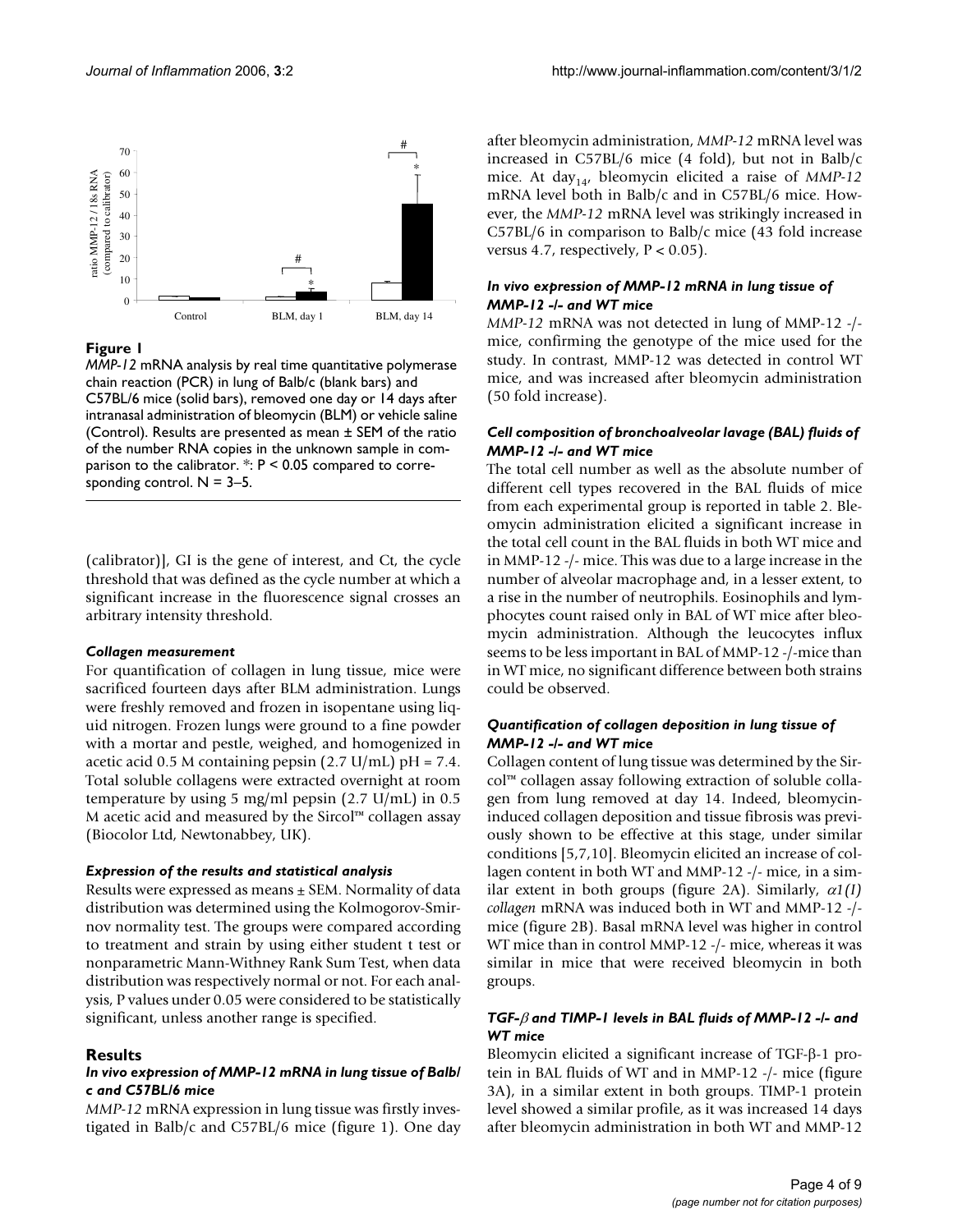| Table 2: Total and differential cell counts of BAL fluid from MMP-12 -/- and WT mice 14 days after intranasal administration of                     |  |  |  |  |  |
|-----------------------------------------------------------------------------------------------------------------------------------------------------|--|--|--|--|--|
| bleomycin (BLM) or saline vehicle (Control). Results are presented as the mean (.10 <sup>3</sup> cells) ± SEM. n: number of mice. a: P < 0.05, b: P |  |  |  |  |  |
| < 0.01, c: P < 0.001 compared with control mice exposed to saline solution only.                                                                    |  |  |  |  |  |
|                                                                                                                                                     |  |  |  |  |  |

| Treatment  | Strain       | N | Total cells            | Macrophages                 | <b>Neutrophils</b>        | Eosinophils     | Lymphoytes      |
|------------|--------------|---|------------------------|-----------------------------|---------------------------|-----------------|-----------------|
| Control    | WT           |   | $579 \pm 92$           | $561 \pm 79$                | $13 \pm 10$               | $0 \pm 0$       | $6 \pm 6$       |
|            | $MMP-12 -/-$ |   | $547 \pm 92$           | $540 \pm 94$                | $2 \pm 2$                 | $0 \pm 0$       | $4 \pm 4$       |
| <b>BLM</b> | WТ           |   | $2204 \pm 284$ c       | $1783 \pm 210$ c            | $285 \pm 78$ <sup>b</sup> | $55 \pm 19^{b}$ | $81 \pm 33^{b}$ |
|            | $MMP-12 -/-$ | 8 | $1352 \pm 355^{\circ}$ | $1152 \pm 255$ <sup>a</sup> | $104 \pm 62^b$            | $19 \pm 17$     | $76 \pm 55$     |

-/- mice (figure 3B). No difference between WT and MMP-12 -/- was noted.

#### *Metalloproteinase activity in BAL fluids of of MMP-12 -/ and WT mice*

By zymography, identification of gelatinases was based on substrate specificity and molecular weight (figure 4A). Zymograms loaded with BAL fluid samples exhibited the following gelatinolytic bands : pro-MMP-2 (70 kDa), and MMP-2 (64 kDa). These gelatinolytic activities were inhibited by EDTA 10 mM, indicating that corresponding enzymes belong to MMPs family (data not shown). Molecular weights of latent and active forms of murine MMP-2 were similar to those described in literature [25,26]. Administration of bleomycin induced an increase of both latent and active forms of MMP-2 (Fig. 4A). Active 64 kDa form of MMP-2 was measured (figure 4B). No significant difference between WT and MMP-12 -/- groups was observed.

#### *Mmp-2 and Timp-1 gene mRNA analysis by real time PCR in MMP-12 -/- and WT mice*

Effects of bleomycin administration on respective mRNA level of *Mmp-2* gene and *Timp-1* gene expressions were investigated in lung by real time PCR method (figure 5).

Bleomycin induced *Mmp-2* mRNA expression in both WT and MMP-12 -/- mice (respectively 1.6 fold and 2.8 fold) (figure 5A). Basal level was higher in WT mice compared to MMP-12 -/-.

*Timp-1* mRNA was induced by bleomycin in MMP-12 -/- (7.3 fold), and WT (4.1 fold), (figure 5B).

### **Discussion**

The present study showed that MMP-12 -/- mice developed pulmonary fibrosis in a similar intensity to WT mice and the level of TIMP-1 protein and *Timp-1* mRNA is similar in both strains.

Metalloproteinases have been described to be involved in the remodelling process and ECM turn over in several respiratory diseases associated with inflammation, including pulmonary fibrosis [27]. Indeed, it has been previously reported that a broad range MMP inhibitor, batimastat,

prevented bleomycin-induced pulmonary fibrosis in mice [5]. In addition, several studies focussing on specific members of MMP family have been providing information about their relative importance in the process. In particular, the involvement of gelatinases (MMP-2 and MMP-9) has been described in human and in *in vivo* experimental animal models [5,23]. However, MMP-9 null mice were not protected from extensive collagen deposition following bleomycin administration, but did not develop small airway fibrosis [28].

MMP-12, also known as macrophage metalloelastase, and neutrophil elastase (NE) are two major elastases involved in lung inflammation and remodelling. Moreover, NE null mice have already been described to be resistant to bleomycin-induced pulmonary fibrosis [29]. In contrast, the role of MMP-12 in the development of fibrosis is relatively unknown.

In a first set of experiments, we investigated *MMP-12* mRNA level in lung of Balb/c and C57BL/6 after bleomycin administration. Indeed, C57BL/6 mice are known to be "fibrosis prone" strain, whereas Balb/c mice are described as resistant to the development of pulmonary fibrosis [12,21]. In conformity with this, the preliminary hydroxyproline level measurement revealed that C57BL/6 mice developed important collagen accumulation 14 days after 0.1 mg bleomycin administration, whereas no raise of collagen level was observed in lung of Balb/c mice [9]. Here, we show that *MMP-12* mRNA level in lung tissue was increased in C57BL/6 mice at day<sub>1</sub> and day<sub>14</sub>, whereas a slight raise of  $MMP-12$  mRNA was detected only at day<sub>14</sub> in Balb/c. We confirm here that bleomycin elicits *MMP-12* mRNA induction in lung tissue of WT mice, as previously described by Swiderski et al. [27]. Moreover, as *MMP-12* mRNA level is associated with strain-dependent susceptibility to develop bleomycin-induced pulmonary fibrosis, MMP-12 seems to be a relevant candidate for the determination of a pivotal proteolytic element in the development of pulmonary fibrosis. Hence, we investigated the effect of MMP-12 deficiency in bleomycin-induced fibrosis model which hitherto has not been related.

In the present study, we observed that MMP-12 -/- mice responded to bleomycin administration by an increase of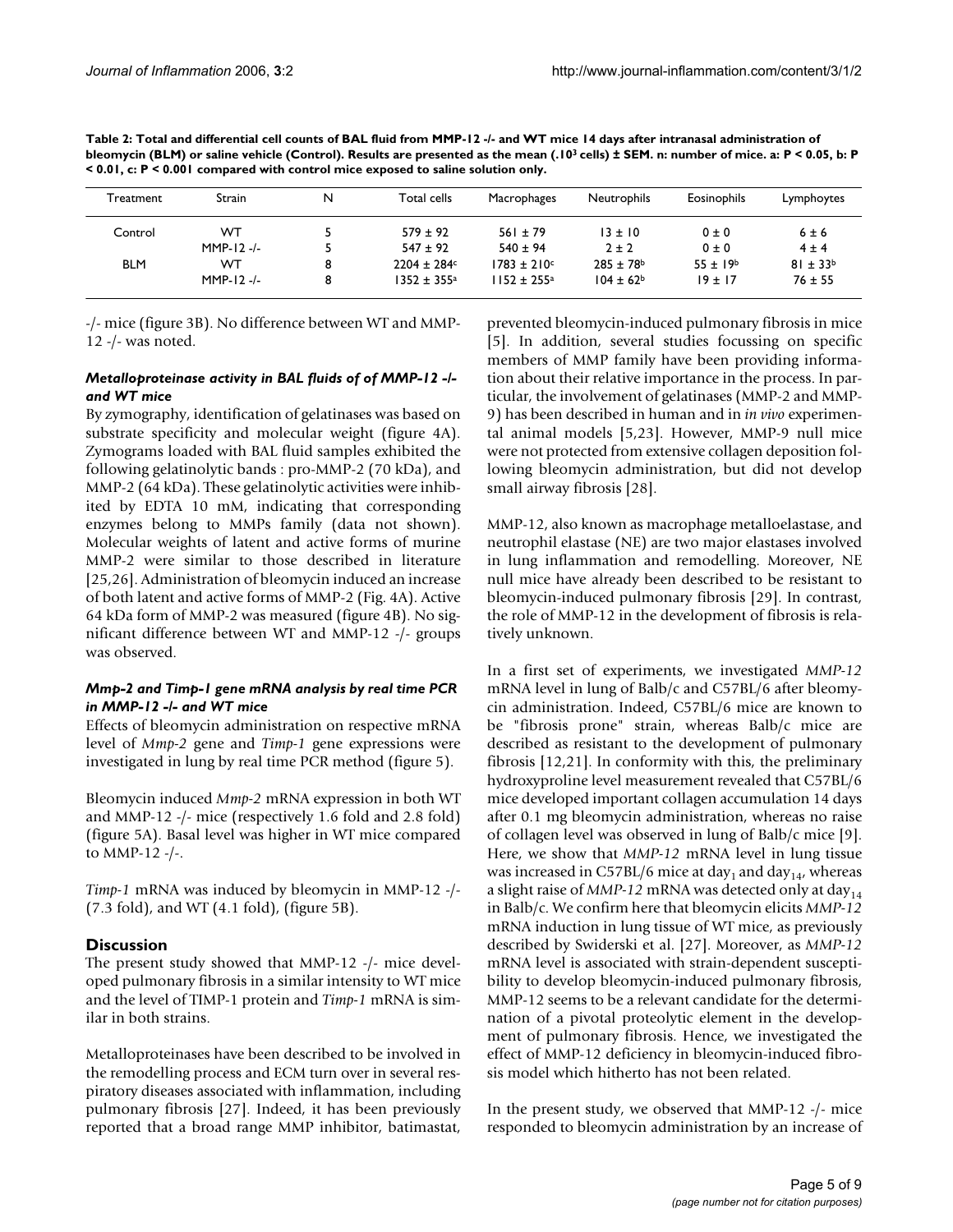

#### **Figure 2**

A : Collagen content (mg/lung) in lung from WT (blank bars) and MMP-12 -/- mice (solid bars), 14 days after intranasal administration of bleomycin (BLM) or saline vehicle (Control). B : α*1 (I) collagen I* mRNA analysis by real time quantitative polymerase chain reaction (PCR) amplification. Results are presented as mean  $\pm$  SEM.  $\cdot$ : P < 0.05 compared to corresponding control.  $#: P \leq 0.05$  compared to WT BLM. N = 4–9.

collagen content in lung tissue, which is the hallmark of pulmonary fibrosis. This raise did not differ significantly from observations in WT mice, suggesting that MMP-12 is not necessary for the development of bleomycin-induced pulmonary fibrosis. Similarly, Lanone et al. [18] observed in IL-13-induced injury in mice that MMP-12 deficiency did not alter subepithelial fibrosis following inducible IL-13 transgene expression. Consistent with their genotype, MMP-12 -/- mice did not demonstrate MMP-12 expression.

It is interesting to observe that all mRNA level in MMP-12 -/- mice are lower than in wild type under basal conditions, although all mRNA were all extracted and reverse transcribed during the same run. However, such differences are not observed at the protein level regarding either collagen, MMP-2 nor TIMP-1, suggesting that a strong post-traductional regulation of gene expression occurs.

![](_page_6_Figure_7.jpeg)

#### **Exercise 3 Exercise 2 Exercise 2 Exercise 2**

Levels of TGF-β-1 (A), and TIMP-1 (B) in BAL supernatant fluids, recovered from WT (blank bars) and MMP-12 -/- mice (solid bars), at day<sub>14</sub> after intranasal administration of bleomycin (BLM) or saline vehicle (Control). For TGF-β-1 and TIMP-1, results are represented as the mean (pg/ml)  $\pm$  SEM.  $**$ :  $P < 0.01$  compared to corresponding control. n = 5–8.

MMP-12 is known to be a prominent protease produced by activated alveolar macrophage [1,30]. We observed a marked accumulation of macrophages in BAL of WT mice 14 days after bleomycin administration. Taken together, these data could mean than bleomycin induces infiltration and activation of macrophages in respiratory tract, alveolar spaces and interstitium, leading to prominent expression of MMP-12 in lung. Therefore MMP-12 does not seem to be implicated in the fibrosis genesis, but may be an indicator of macrophage activation and recruitment following bleomycin administration.

In contrast, several studies reported that MMP-12 was necessary for accumulation of macrophages in the airways, and associated with alveolar enlargement and emphysematous lesions after cigarette smoke exposure [14] or inducible IL-13 transgene expression [18]. Hence, Nénan et al. [17] recently demonstrated that instillation of recombinant catalytic domain of human MMP-12 to mice induced inflammation with important and stable macrophage recruitment in airways. Parks and Shapiro [30] suggested that MMP-12 may actually be involved in leucocyte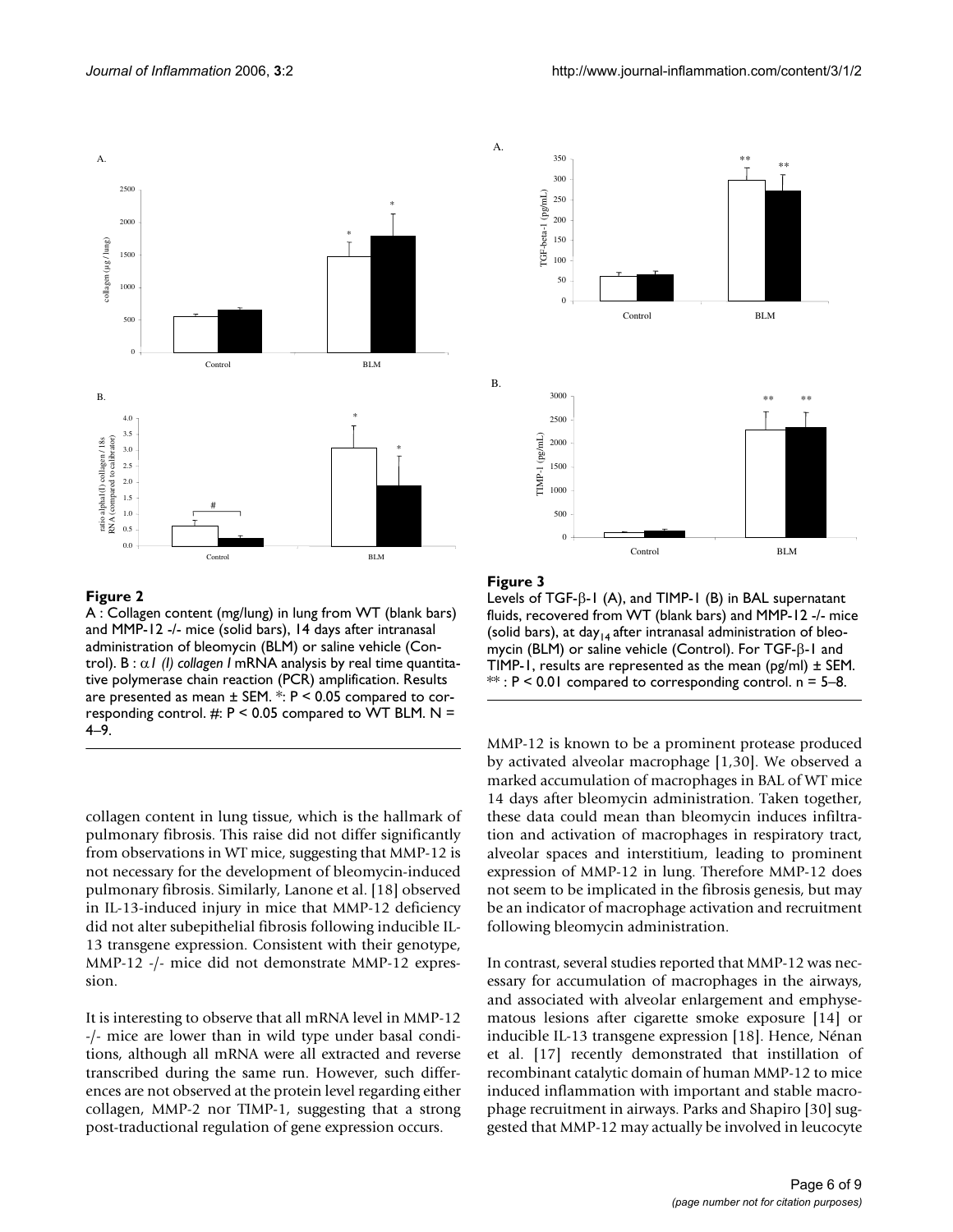A.

B.

![](_page_7_Figure_3.jpeg)

A. Representative gelatin zymogram of BAL supernatant fluids 14 days after intranasal administration of bleomycin (BLM) or saline vehicle (Control) to WT and MMP-12 -/- mice. M: molecular weight marker. B : Quantification by densitometry of 64 kDa MMP-2 gelatinase activity on zymograms of BAL fluid, performed 14 days after intranasal administration of bleomycin (BLM) or vehicle saline (Control), in wild type mice (WT) (blank bars) and MMP-12 -/- mice (solid bars). Results are represented as the mean  $\pm$  SEM.  $*$ :  $P < 0.05$  compared to corresponding control. N = 4–8.

recruitment and activation. Indeed, it has been shown that proteolytically generated elastin fragments mediate monocyte chemotaxis [31]. However, in our model, BAL total cell count and macrophage accumulation were not significantly altered by MMP-12 deficiency at day<sub>14</sub>. This may suggest that, at that time point, macrophage accumulation is monitored by other mediators than MMP-12.

Taken together these results suggest that bleomycininduced fibrosis and associated inflammation involve different mechanisms from MMP-12 dependent pathways. Several hypothesis suggest that crucial components of fibrogenic process are due to remodelling disorders involving growth factors such as TGF-β [2] and a non degrading microenvironment created by a "shield" of protease inhibitors, including TIMP-1 [2,8]. TGF-β has been demonstrated to be a prominent fibrogenic mediator in many organs, including lung [32,33]. Moreover, TGF-β presents a pivotal situation by regulating global lung tissue remodelling. Indeed, mice lacking integrin αvβ6 (integrin αvβ6 null mice) fail to activate TGF-β and develop an age-related emphysema, which is MMP-12 dependent [4]. MMP-12 in lung has been described to be down regulated by TGF-β signalling pathway [3,4]. In our experimental model of pulmonary fibrosis, TGF-β-1 protein was induced similarly in both MMP-12 -/- and WT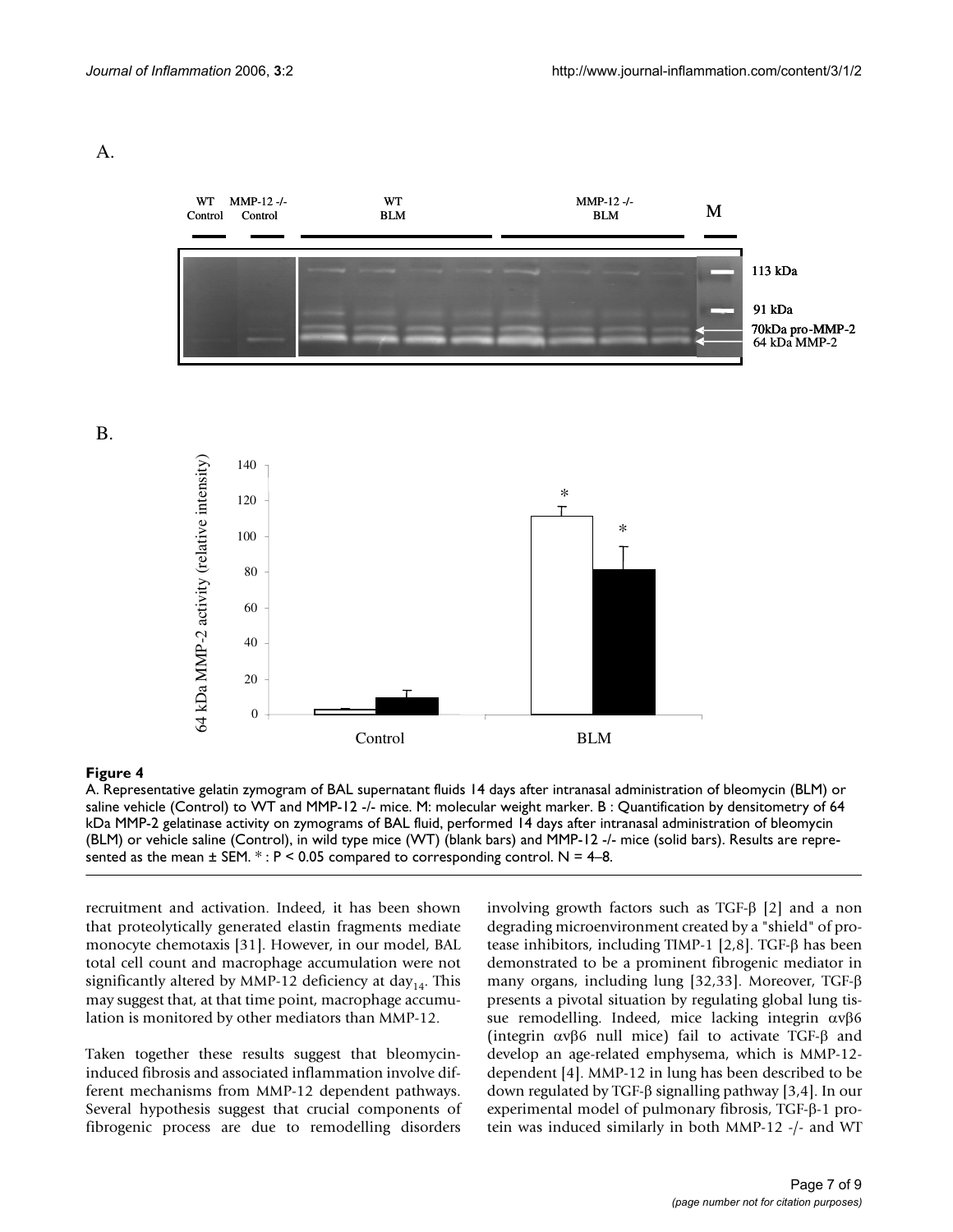A. MMP-2

![](_page_8_Figure_3.jpeg)

#### Figure 5

*Mmp-2* (A), and *Timp-1* (B) mRNA analysis by real time polymerase chain reaction (PCR) amplification in lung from WT (blank bars) and MMP-12 -/- mice (solid bars) at day $_{14}$ after intranasal administration of bleomycin (BLM) or saline vehicle (Control). Results are presented as mean ± SEM. \*: P  $<$  0.05 compared to corresponding control. #: P  $<$  0.05 compared to WT Control.  $N = 4-9$ .

mice. In accordance with our results, Lanone et al. [18] did not report alteration of total TGF-β in BAL fluid of MMP-12 -/- mice after IL-13 transgene expression. Interestingly, in WT mice, bleomycin elicits both MMP-12 and TGF-β increase. Therefore further investigations are required in order to explain why MMP-12 expression coexists with high TGF-β level.

Growing evidence tends to establish TIMP-1 as a major fibrogenic effector in lung. Indeed, upon fibrogenic stimuli, a large amount of TIMP-1 in the remodelling tissue is supposed to participate to the creation of a non degrading environment, leading to alteration of protease/anti-protease balance, extracellular matrix accumulation, and tissue fibrosis [2,8]. Moreover, TIMP-1 has been designated as a key factor to explain strain-dependent susceptibility to develop fibrogenic response to transfer of active TGF-β in lung of mice [12]. We previously observed that TIMP-1 expression and protein were importantly increased by bleomycin administration. We and others had previously reported such an induction in lung of C57BL/6 mice after bleomycin administration [5,10,13,27]. According to our results, MMP-12 deficiency does not seem to be involved in TIMP-1 regulation and this would be consistent with the development of pulmonary fibrosis in MMP-12 -/ mice.

Gelatinases MMP-9 and MMP-2 have been observed in various lung injury models [10,18,27], and in pulmonary fibroses in humans [8,34]. Studying the present study, we detected pro-MMP-2 and MMP-2 activities in BAL. Here, MMP-2 protein and mRNA levels were both increased at  $day_{14}$  after bleomycin administration, in a similar extent in MMP-12 -/- and WT mice. This result does not appear consistent with the hypothesis that IL-13-induced MMP-2 increase was mediated at least partially by a MMP-12 dependent pathway [18]. Therefore, even though Th2 cytokine IL-13 has been involved in bleomycin-induced pulmonary fibrosis [35], IL-13-induced injury model seems to follow different pathways, including different participation of MMP-12. Moreover, IL-13-induced injury is associated with airspace enlargement, which is not observed in bleomycin-induced lung injury.

#### **Conclusion**

In conclusion, we demonstrated that MMP-12 does not appear to be involved in the fibrogenic pathway of bleomycin-induced lung injury. MMP-12 deficiency did not influence the bleomycin-induced raise of neither TGFbeta-1 nor TIMP-1 in lung, which are described as important pro-fibrogenic effectors. Moreover, in this model, MMP-12 deficiency has no influence on macrophages accumulation in lung. Accordingly to the protease/antiprotease imbalance hypothesis, accumulation of extracellular matrix may be due by dysfunction of other proteases than MMP-12.

#### **Competing interests**

The author(s) declare that they have no competing interests.

#### **Authors' contributions**

BM directed the study, experimental design. Experimental procedures were performed by BM, SN, IG, EB and VL. VL, EB, JMP and CPB supervised experimental design and procedures. VL and EB supervised the manuscript, revising it critically for important intellectual content. All authors have given final approval of the version to be published.

#### **Acknowledgements**

This study is supported by a research grant from Conseil Régional de Bretagne, France, (ref # 20044797), and a collaboration project INSERM/ FIOCRUZ cooperation. The authors are thankful to I. Derrien for her assistance.

#### **References**

- Barnes PJ, Shapiro SD, Pauwels RA: [Chronic obstructive pulmo](http://www.ncbi.nlm.nih.gov/entrez/query.fcgi?cmd=Retrieve&db=PubMed&dopt=Abstract&list_uids=14582923)**[nary disease: molecular and cellular mechanisms.](http://www.ncbi.nlm.nih.gov/entrez/query.fcgi?cmd=Retrieve&db=PubMed&dopt=Abstract&list_uids=14582923)** *Eur Respir J* 2003, **22:**672-688.
- 2. Gauldie J, Kolb M, Sime PJ: **[A new direction in the pathogenesis](http://www.ncbi.nlm.nih.gov/entrez/query.fcgi?cmd=Retrieve&db=PubMed&dopt=Abstract&list_uids=11806836) [of idiopathic pulmonary fibrosis?](http://www.ncbi.nlm.nih.gov/entrez/query.fcgi?cmd=Retrieve&db=PubMed&dopt=Abstract&list_uids=11806836)** *Respir Res* 2002, **3:**1.